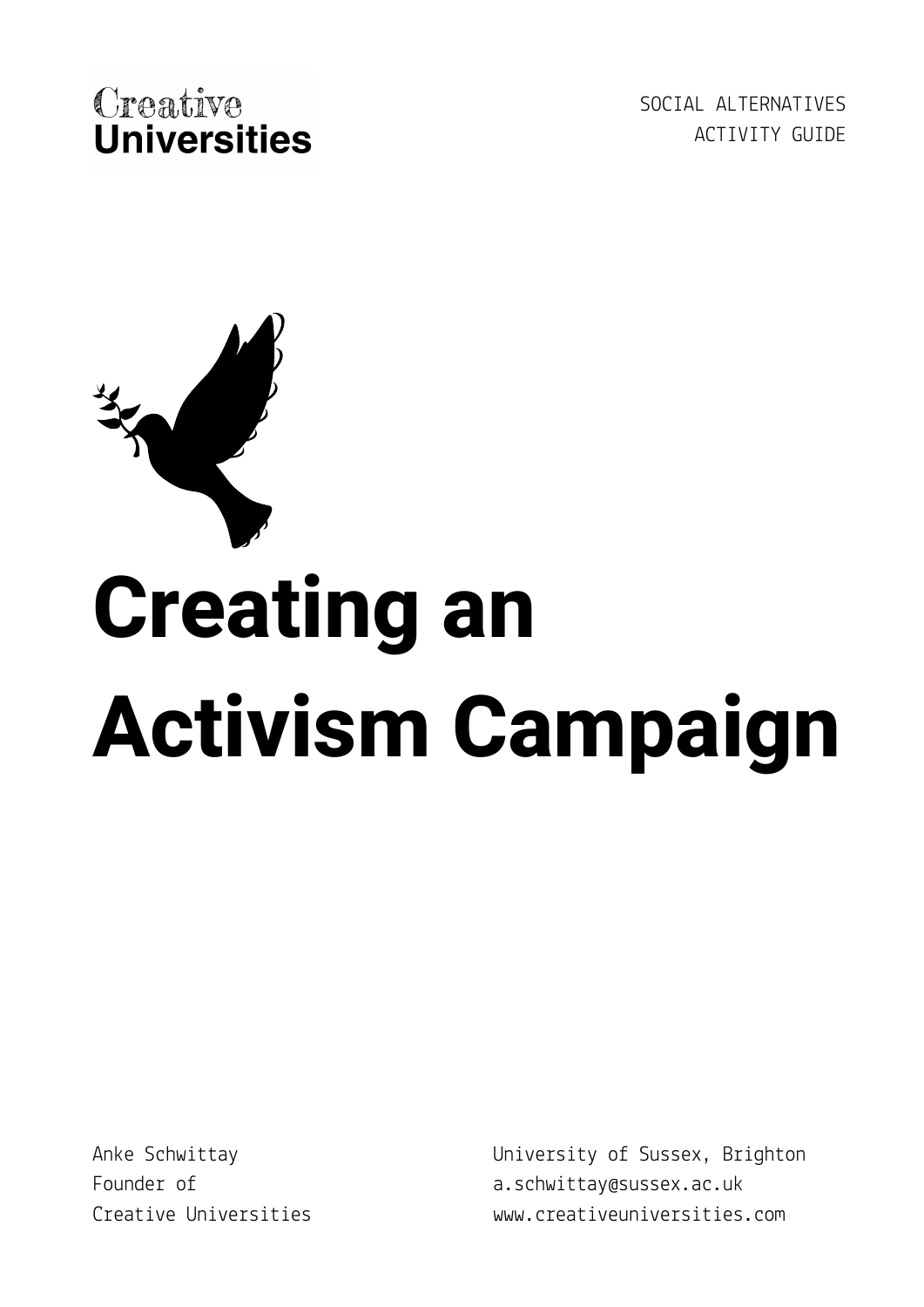## ACTIVITY GUIDE: CREATE AN ACTIVISM CAMPAIGN

## **AIM OF ACTIVITY**

In this activity, students work in groups over several weeks to design an activism campaign targeting an issue of their choice. This enables students to apply their theoretical learnings about different activism concepts and case studies and to experience for themselves some of the challenges encountered during activist work. This activity results in a campaign report that is part of the assessment.

I use this activity in an MA-level module on Activism for Social Change and Development, which brings together MA students from various social science and media related courses. Their campaign work is guided through five weekly 3-hour workshops during which I introduce students to various tools that they then apply to their campaign.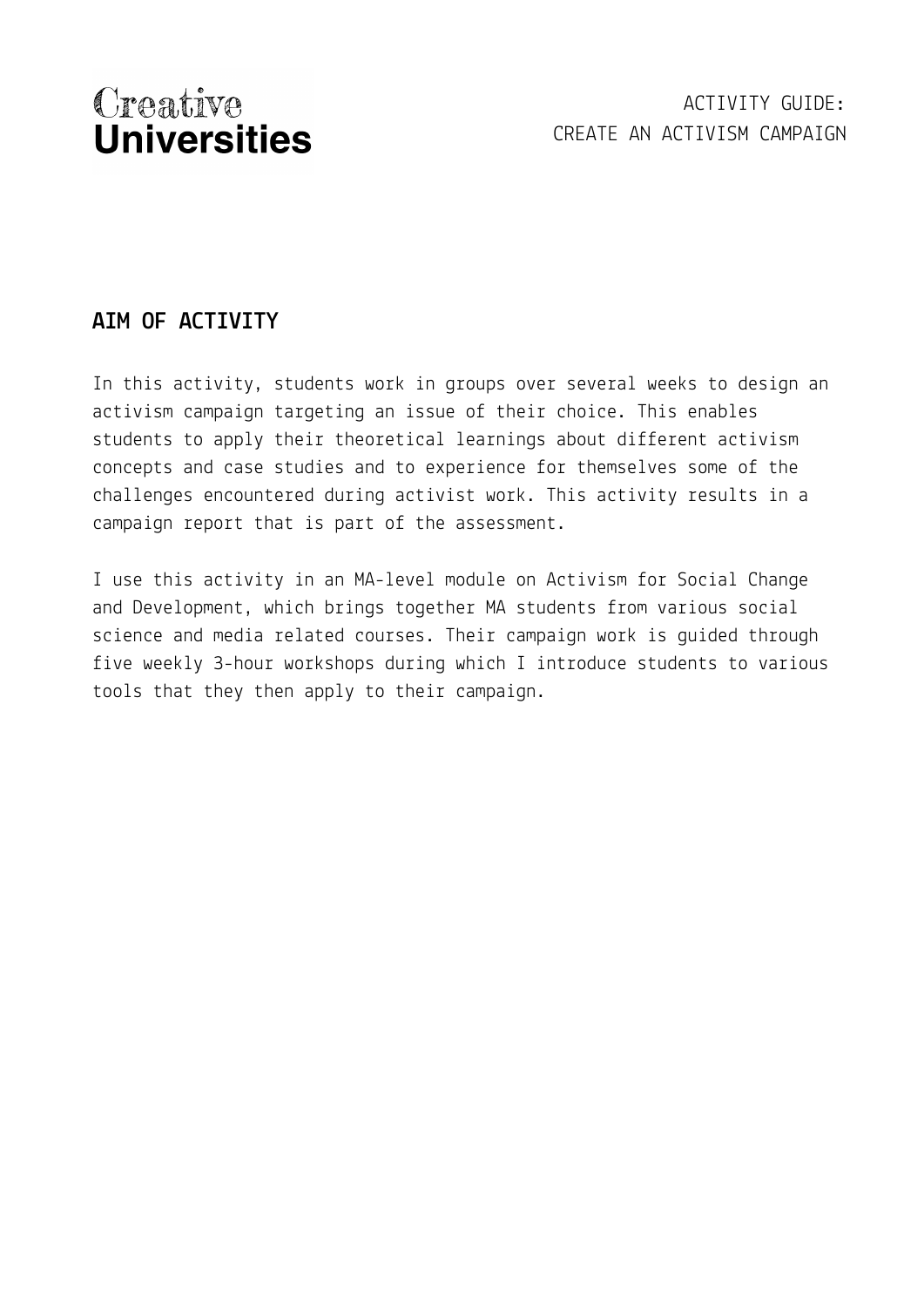**ACTIVITY OUTLINE**

#### **1. Selecting Groups**

Before the start of the group work, I ask students to write down their interests, campaign-related skills (organizing, project management, budgeting/fundraising, web/graphic design, communications, languages etc) and their personal, professional and academic backgrounds, which I use to put together the campaign groups. This ensures the equal distribution of knowledge and skills across all groups.

## **2. Brainstorming Campaign Topics**

Campaign work begins with a design workshop during which groups get to know each other better and iterate ideas for the target of their campaigns, using techniques such as brainstorming, random association, mind mapping and collective idea generation (where each student writes their idea for the campaign on the top of the sheet of paper and then passes it to their neighbour, who must add to the idea in constructive ways and then pass on the sheet to the next person, until it comes back to the original writer with several positive comments).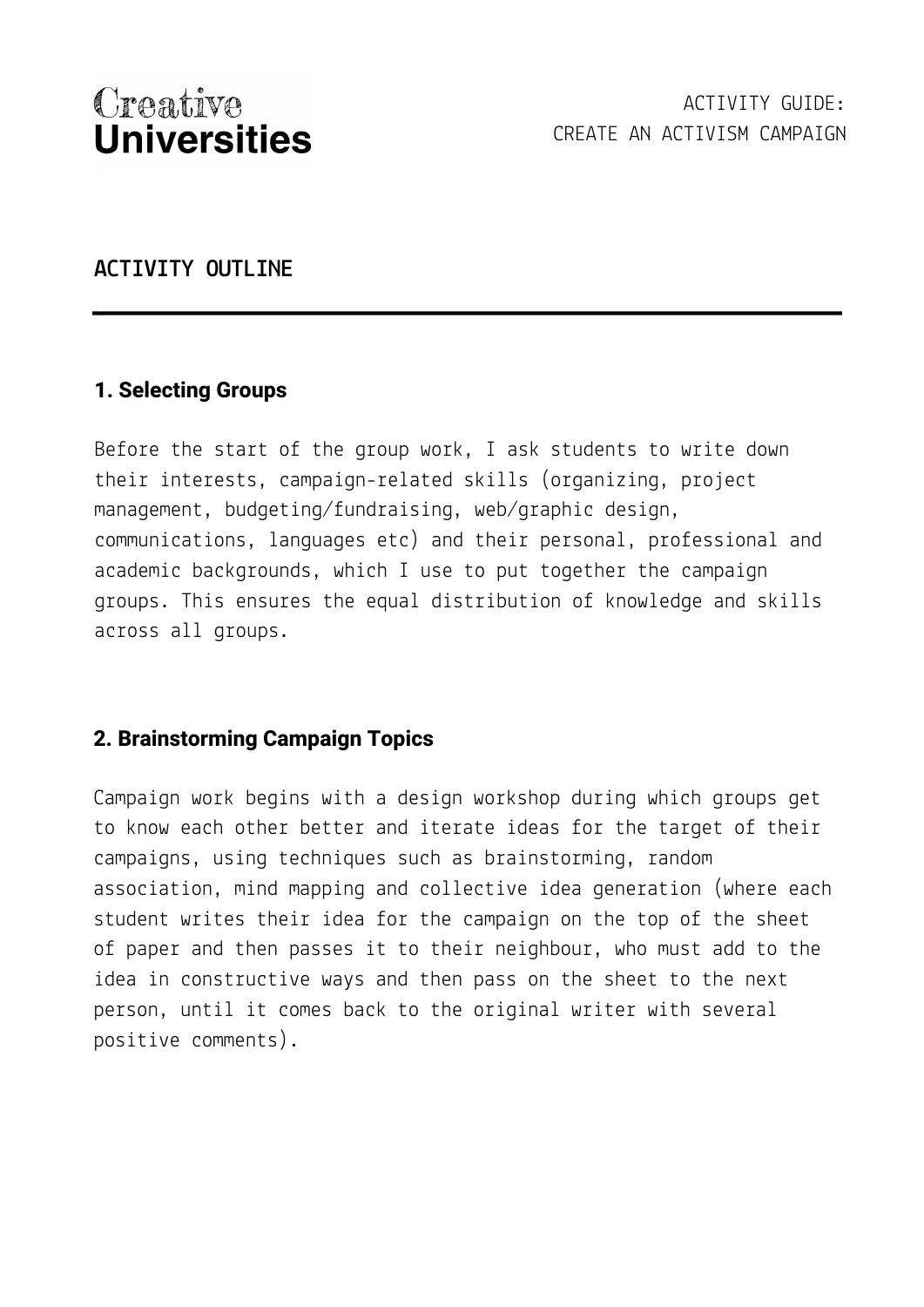## **ACTIVITY OUTLINE**

#### **3. Weekly Workshops**

Campaign work happens through hands-on workshops that introduce students to various campaign tools:

- problem/solution tree to define their issue
- SMART goals
- stakeholder analysis and power mapping
- communication strategies
- budgeting and fundraising
- monitoring and evaluation

I explain to students that these are mainstream tools and that after experimenting with them in the full awareness of their origins and limitations, they can decide how useful they are, or not.

Each workshop starts with a 15 min introduction of the tool and then groups work for several hours applying the tool to their campaign, while I check in with each group individually. After the workshop, each group has to send me a short summary of their work, which feeds into the final campaign report.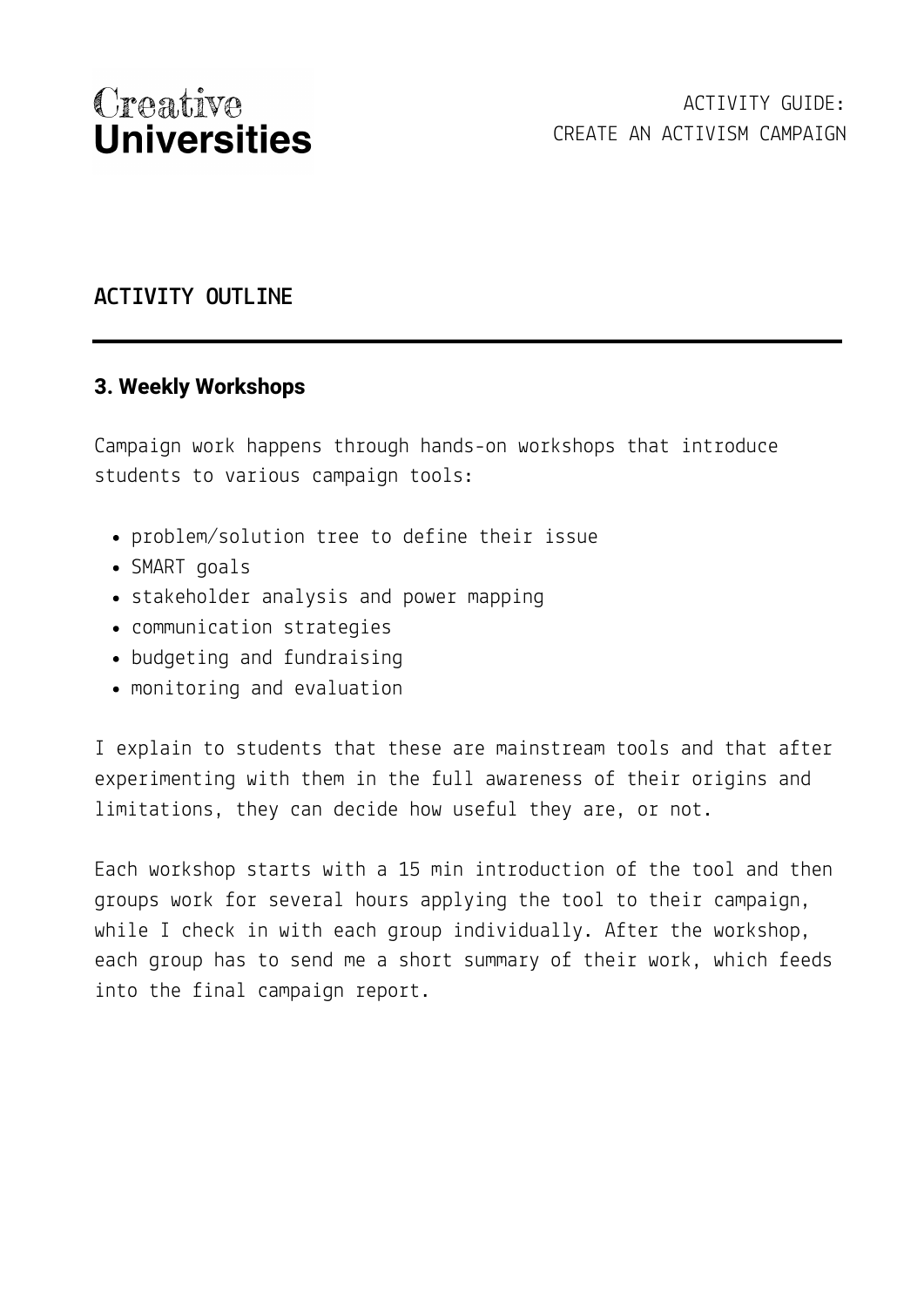## **ACTIVITY OUTLINE**

#### **4. Campaign Report and Reflections**

Groups write a campaign report as part of their assessment and receive a group mark for their collective effort. This is not a hypothetical exercise, as groups have to research their topic extensively, draw up realistic budgets and timelines and identify existing possible collaborators and funding sources. The extent to which the campaigns, which are not actually implemented, are properly contextualised and grounded is one of the assessment criteria.

Students also have to write an individual personal reflection for assessment, in which they must critically evaluate the pedagogical, methodological and interpersonal aspects of their campaign work experience. The latter includes a peer-evaluation component, where each group member grades their own and other group members' work. This allows me to adjust individual marks to take non-contributions to campaign work into account.

#### **5. Presentation**

During the final class of term, groups share their campaigns with each other and receive feedback from their peers. During non-COVID times, we often celebrate their achievements by sharing food.

**Reading suggestions: for readings related to activism, download the module handbook from the website**